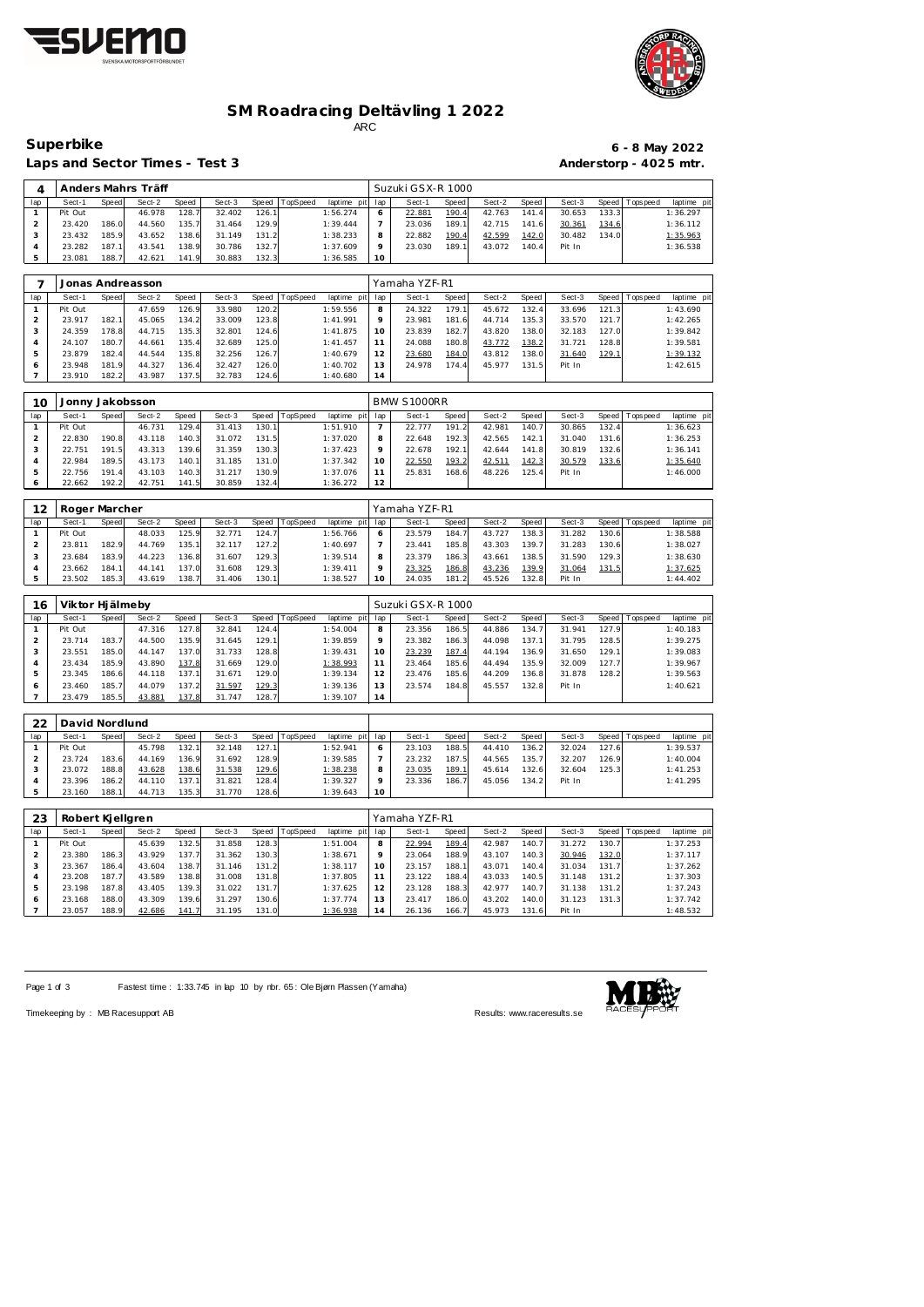



### **SM Roadracing Deltävling 1 2022** ARC

Laps and Sector Times - Test 3 **Anderstorp - 4025 mtr.** 

# **Superbike 6 - 8 May 2022**

| 24  | Joakim Linhardt |       |        |       |        |       |          |             |     | Yamaha YZF-R1 |       |        |       |        |       |                   |                 |
|-----|-----------------|-------|--------|-------|--------|-------|----------|-------------|-----|---------------|-------|--------|-------|--------|-------|-------------------|-----------------|
| lap | Sect-1          | Speed | Sect-2 | Speed | Sect-3 | Speed | TopSpeed | laptime pit | lap | Sect-1        | Speed | Sect-2 | Speed | Sect-3 |       | Speed   Tops peed | laptime pit     |
|     | Pit Out         |       | 44.293 | 136.5 | 31.725 | 128.8 |          | 1:46.430    |     | 22.620        | 192.6 | 42.383 | 142.7 | 30.650 | 133.3 |                   | 1:35.653        |
|     | 22.806          | 191.0 | 42.776 | 141.4 | 31.917 | 128.0 |          | 1:37.499    |     | 22.554        | 193.7 | 42.340 | 142.8 | 30.617 | 133.5 |                   | <u>1:35.511</u> |
|     | 22.732          | 191.6 | 42.289 | 143.0 | 30.965 | 132.0 |          | 1:35.986    |     | 22.456        | 194.0 | 42.408 | 142.6 | 31.475 | 129.8 |                   | 1:36.339        |
|     | 22.699          | 191.9 | 42.488 | 142.3 | 30.863 | 132.4 |          | 1:36.050    |     | 22.877        | 190.4 | 43.262 | 139.8 | Pit In |       |                   | 1:39.380        |

| 25  |         | Tonv Wilsson |        |       |        |       |          |                 |   | Yamaha YZF-R1 |              |        |       |        |       |                |             |
|-----|---------|--------------|--------|-------|--------|-------|----------|-----------------|---|---------------|--------------|--------|-------|--------|-------|----------------|-------------|
| lap | Sect-1  | Speed        | Sect-2 | Speed | Sect-3 | Speed | TopSpeed | laptime pit lap |   | Sect-1        | <b>Speed</b> | Sect-2 | Speed | Sect-3 |       | Speed Topspeed | laptime pit |
|     | Pit Out |              | 45.749 | 132.2 | 32.192 | 126.9 |          | 1:50.693        | 5 | 23.198        | 187.8        | 43.950 | 137.6 | 31.708 | 128.9 |                | 1:38.856    |
|     | 23.094  | 188.6        | 44.018 | 137.4 | 31.736 | 128.7 |          | 1:38.848        |   | 23.111        | 188.5        | 44.064 | 137.3 | 31.852 | 128.3 |                | 1:39.027    |
|     | 23.105  | 188.5        | 43.761 | 138.2 | 31.658 | 129.1 |          | 1:38.524        |   | 23.286        | 187.1        | 43.875 | 137.8 | 31.867 | 128.2 |                | 1:39.028    |
|     | 23.216  | 187.6        | 43.940 | 137.6 | 31.875 | 128.2 |          | 1:39.031        |   | 23.078        | 188.8        | 54.605 | 110.8 | Pit In |       |                | 2:03.907    |

| 55  |         |              | Anders Petjo Lilja |       |        |       |                |                 |         | Suzuki GSX-R 1000    |       |        |       |        |       |                 |             |
|-----|---------|--------------|--------------------|-------|--------|-------|----------------|-----------------|---------|----------------------|-------|--------|-------|--------|-------|-----------------|-------------|
| lap | Sect-1  | <b>Speed</b> | Sect-2             | Speed | Sect-3 |       | Speed TopSpeed | laptime<br>pitl | lap     | Sect-1               | Speed | Sect-2 | Speed | Sect-3 |       | Speed Tops peed | laptime pit |
|     | Pit Out |              | 45.613             | 132.6 | 31.898 | 128.1 |                | 1:49.194        |         | 22.985               | 189.5 | 42.774 | 141.4 | 30.904 | 132.2 |                 | 1:36.663    |
|     | 23.169  | 188.0        | 42.825             | 141.2 | 30.892 | 132.3 |                | 1:36.886        | 8       | 22.992               | 189.5 | 42.581 | 142.0 | 31.078 | 131.5 |                 | 1:36.651    |
|     | 22.917  | 190.1        | 42.645             | 141.8 | 31.135 | 131.2 |                | 1:36.697        | $\circ$ | $22.94$ <sup>-</sup> | 189.9 | 43.415 | 139.3 | 31.014 | 131.7 |                 | 1:37.370    |
|     | 23.000  | 189.4        | 43.004             | 140.6 | 31.349 | 130.3 |                | 1:37.353        | 10      | 23.029               | 189.2 | 42.793 | 141.3 | 31.232 | 130.8 |                 | 1:37.054    |
| 5   | 23.155  | 188.1        | 42.985             | 140.7 | 31.215 | 130.9 |                | 1:37.355        |         | 23.197               | 187.8 | 42.904 | 141.0 | 31.383 | 130.2 |                 | 1:37.484    |
|     | 22.989  | 189.5        | 42.938             | 140.9 | 31.267 | 130.7 |                | 1:37.194        | 12      | 23.816               | 182.9 | 44.003 | 137.4 | Pit In |       |                 | 1:36.022    |

| 65  |         |       | Ole Bjørn Plassen |       |        |       |          |                 |         | Yamaha YZF-R1 |       |        |       |        |       |                 |             |
|-----|---------|-------|-------------------|-------|--------|-------|----------|-----------------|---------|---------------|-------|--------|-------|--------|-------|-----------------|-------------|
| lap | Sect-1  | Speed | Sect-2            | Speed | Sect-3 | Speed | TopSpeed | laptime pit lap |         | Sect-1        | Speed | Sect-2 | Speed | Sect-3 |       | Speed Tops peed | laptime pit |
|     | Pit Out |       | 46.327            | 130.6 | 30.829 | 132.5 |          | 1:52.311        |         | 22.984        | 189.5 | 42.361 | 142.8 | 30.085 | 135.8 |                 | 1:35.430    |
|     | 22.358  | 194.8 | 41.914            | 144.3 | 29.637 | 137.9 |          | 1:33.909        | 8       | 22.31'        | 195.2 | 41.646 | 145.2 | 29.981 | 136.3 |                 | 1:33.938    |
|     | 22.342  | 195.0 | 41.721            | 145.0 | 29.861 | 136.8 |          | 1:33.924        | $\circ$ | 22.404        | 194.4 | 41.732 | 144.9 | 29.841 | 136.9 |                 | 1:33.977    |
|     | 22.384  | 194.6 | 41.796            | 144.7 | 30.023 | 136.1 |          | 1:34.203        | 10      | 22.397        | 194.5 | 41.370 | 146.2 | 29.978 | 136.3 |                 | 1:33.745    |
|     | 22.568  | 193.0 | 41.578            | 145.5 | 30.072 | 135.9 |          | 1:34.218        |         | 23.982        | 181.6 | 43.862 | 137.9 | Pit In |       |                 | 1:37.259    |
|     | 22.733  | 191.6 | 42.469            | 142.4 | 30.188 | 135.4 |          | 1:35.390        | 12      |               |       |        |       |        |       |                 |             |

| 66  |         |       | Jonathan Lykke Nessiøen |       |        |       |                |                 |    | Yamaha YZF-R1 |       |        |        |        |       |                |             |
|-----|---------|-------|-------------------------|-------|--------|-------|----------------|-----------------|----|---------------|-------|--------|--------|--------|-------|----------------|-------------|
| lap | Sect-1  | Speed | Sect-2                  | Speed | Sect-3 |       | Speed TopSpeed | laptime pit lap |    | Sect-1        | Speed | Sect-2 | Speed  | Sect-3 |       | Speed Topspeed | laptime pit |
|     | Pit Out |       | 44.926                  | 134.6 | 31.457 | 129.9 |                | 1:46.499        |    | 22.675        | 192.  | 42.468 | 142.4  | 30.473 | 134.1 |                | 1:35.616    |
|     | 22.915  | 190.1 | 43.650                  | 138.6 | 31.071 | 131.5 |                | 1:37.636        |    | 22.660        | 192.2 | 43.312 | 139.61 | 33.417 | 122.3 |                | 1:39.389    |
|     | 22.807  | 191.0 | 42.761                  | 141.4 | 30.870 | 132.4 |                | 1:36.438        | 8  | 22.686        | 192.C | 41.987 | 144.0  | 30.499 | 134.0 |                | 1:35.172    |
|     | 22.683  | 192.0 | 42.632                  | 141.9 | 30.794 | 132.7 |                | 1:36.109        |    | 23.082        | 188.  | 46.984 | 128.7. | Pit In |       |                | 1:38.822    |
|     | 22.810  | 191.0 | 42.399                  | 142.6 | 30.684 | 133.2 |                | 1:35.893        | 10 |               |       |        |        |        |       |                |             |

| 69  | Joachim Andersson |       |        |       |        |       |          |                 |   | Suzuki GSX-R1000 |       |        |       |        |       |                   |             |  |  |  |
|-----|-------------------|-------|--------|-------|--------|-------|----------|-----------------|---|------------------|-------|--------|-------|--------|-------|-------------------|-------------|--|--|--|
| lap | Sect-1            | Speed | Sect-2 | Speed | Sect-3 | Speed | TopSpeed | laptime pit lap |   | Sect-1           | Speed | Sect-2 | Speed | Sect-3 |       | Speed   Tops peed | laptime pit |  |  |  |
|     | Pit Out           |       | 43.886 | 137.8 | 31.326 | 130.4 |          | 1:45.054        |   | 22.776           | 191.3 | 43.090 | 140.4 | 30.621 | 133.4 |                   | 1:36.487    |  |  |  |
|     | 23.177            | 187.9 | 43.052 | 140.5 | 31.486 | 129.8 |          | 1:37.715        |   | 22.742           | 191.5 | 42.967 | 140.8 | 31.000 | 131.8 |                   | 1:36.709    |  |  |  |
|     | 23.564            | 184.9 | 42.747 | 141.5 | 30.844 | 132.5 |          | 1:37.155        |   | 23.254           | 187.3 | 44.638 | 135.5 | Pit In |       |                   | 1:39.810    |  |  |  |
|     | 22.843            | 190.7 | 43.135 | 140.2 | 30.902 | 132.2 |          | 1:36.880        | 8 |                  |       |        |       |        |       |                   |             |  |  |  |

|     | Jimmy Gällros |       |        |       |        |       |          |             |     | BMW S1000RR |              |        |       |        |       |                   |             |  |  |
|-----|---------------|-------|--------|-------|--------|-------|----------|-------------|-----|-------------|--------------|--------|-------|--------|-------|-------------------|-------------|--|--|
| lap | Sect-1        | Speed | Sect-2 | Speed | Sect-3 | Speed | TopSpeed | laptime pit | lap | Sect-1      | <b>Speed</b> | Sect-2 | Speed | Sect-3 |       | Speed   Tops peed | laptime pit |  |  |
|     | Pit Out       |       | 46.262 | 130.7 | 32.760 | 124.7 |          | 1:56.912    |     | 22.471      | 193.8        | 42.765 | 141.4 | 31.069 | 131.5 |                   | 1:36.305    |  |  |
|     | 23.041        | 189.1 | 43.309 | 139.6 | 31.423 | 130.0 |          | 1:37.773    | 8   | 22.457      | 194.0        | 41.984 | 144.1 | 30.533 | 133.8 |                   | 1:34.974    |  |  |
|     | 22.664        | 192.2 | 42.798 | 141.3 | 30.738 | 132.9 |          | 1:36.200    | Q   | 22.445      | 194.1        | 41.836 | 144.6 | 30.620 | 133.4 |                   | 1:34.901    |  |  |
|     | 22.673        | 192.1 | 42.149 | 143.5 | 30.884 | 132.3 |          | 1:35.706    | 10  | 22.473      | 193.8        | 43.595 | 138.7 | 31.213 | 130.9 |                   | 1:37.281    |  |  |
|     | 23.015        | 189.3 | 43.508 | 139.0 | Pit In |       |          | 1:36.011    |     | 22.285      | 195.5        | 41.883 | 144.4 | 30.577 | 133.6 |                   | 1:34.745    |  |  |
|     | Pit Out       |       | 44.372 | 136.3 | 31.280 | 130.6 |          | 3:40.422    | 12  | 34.438      | 126.5        | 55.599 | 108.8 | Pit In |       |                   | 2:06.847    |  |  |

| 90  | Jimmy Palander |       |        |       |        |       |          |                 |    | Honda CBR 1000RR |       |          |            |        |       |                   |             |  |  |
|-----|----------------|-------|--------|-------|--------|-------|----------|-----------------|----|------------------|-------|----------|------------|--------|-------|-------------------|-------------|--|--|
| lap | Sect-1         | Speed | Sect-2 | Speed | Sect-3 | Speed | TopSpeed | laptime pit lap |    | Sect-1           | Speed | Sect-2   | Speed      | Sect-3 |       | Speed   Tops peed | laptime pit |  |  |
|     | Pit Out        |       | 46.479 | 130.1 | 32.681 | 125.0 |          | 1:53.520        |    | 22.904           | 190.2 | 42.742   | 141<br>.51 | 31.148 | 131.2 |                   | 1:36.794    |  |  |
|     | 23.555         | 184.9 | 44.076 | 137.2 | 31.795 | 128.5 |          | 1:39.426        | 8  | 23.152           | 188.1 | 43.164   | 140.1      | 30.840 | 132.5 |                   | 1:37.156    |  |  |
|     | 23.529         | 185.1 | 43.519 | 139.0 | 31.243 | 130.8 |          | 1:38.291        |    | 23.362           | 186.5 | 43.575   | 138.8      | Pit In |       |                   | 1:37.460    |  |  |
|     | 23.075         | 188.8 | 43.201 | 140.0 | 31.020 | 131.7 |          | 1:37.296        | 10 | Pit Out          |       | 45.753   | 132.2      | 32.023 | 127.6 |                   | 3:28.419    |  |  |
|     | 22.967         | 189.7 | 42.889 | 141.0 | 30.869 | 132.4 |          | 1:36.725        |    | 23.581           | 184.7 | 44.607   | 135.6      | 32.008 | 127.7 |                   | 1:40.196    |  |  |
|     | 22.968         | 189.7 | 42.707 | 141.6 | 30.936 | 132.1 |          | 1:36.61         |    | 27.517           | 158.3 | 1:02.140 | 97.3       | Pit In |       |                   | 2:01.907    |  |  |

Page 2 of 3 Fastest time : 1:33.745 in lap 10 by rbr. 65 : Ole Bjørn Plassen (Yamaha)



Timekeeping by : MB Racesupport AB Results:<www.raceresults.se>